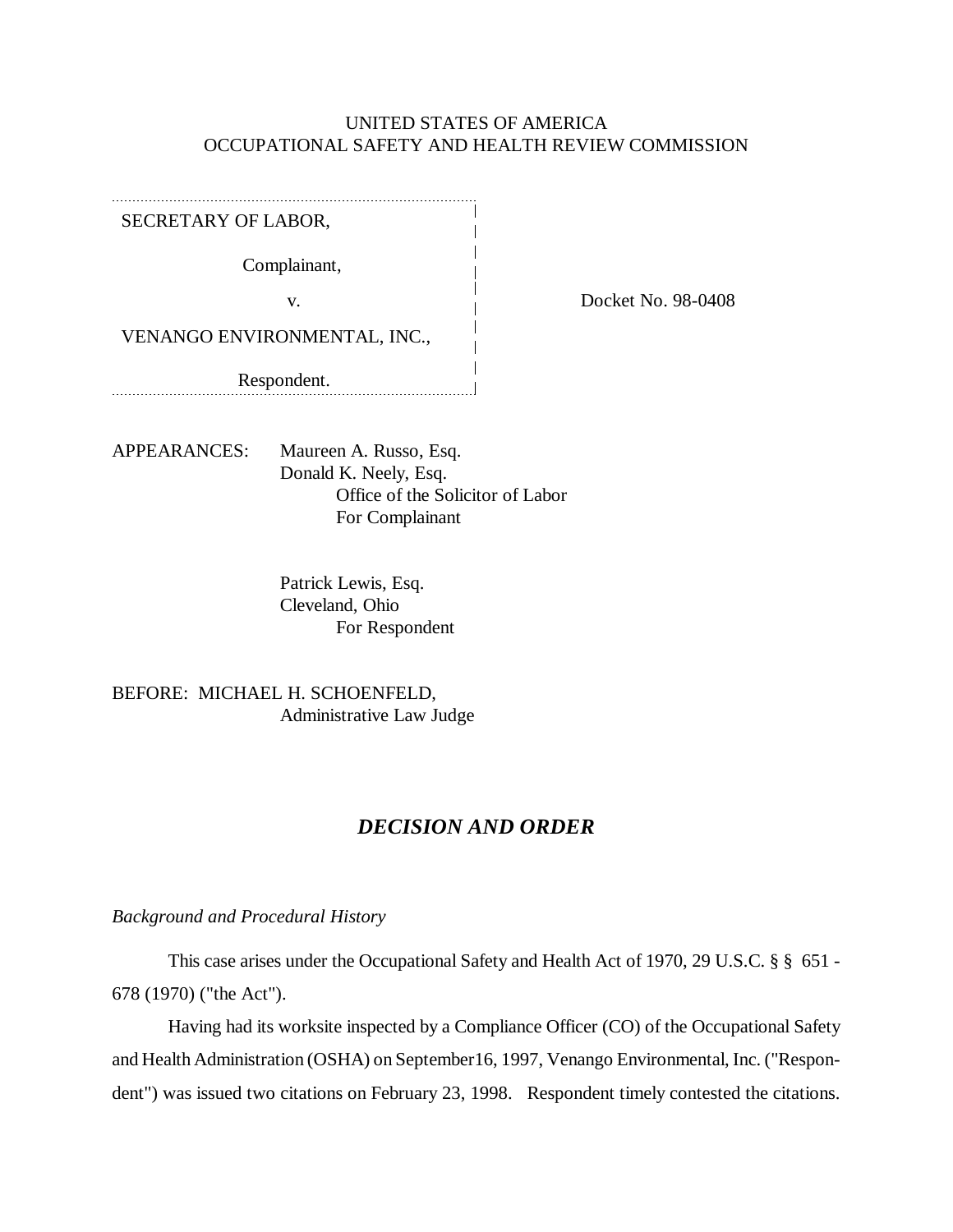Following the filing of a complaint and answer and pursuant to a notice of hearing, the case came on to be heard in Pittsburgh, Pennsylvania. No affected employees sought to assert party status. Both parties have filed post-hearing briefs.

### *Jurisdiction*

Complainant alleges, and Respondent does not deny, that it is an employer engaged in public utility construction. It is undisputed that at the time of this inspection, Respondent was building and/or repairing a waste treatment facility in Beaver Falls, Pennsylvania. Respondent does not deny that it uses tools, equipment and supplies which have moved in interstate commerce. I find that Respondent is engaged in a business affecting interstate commerce.

Based on the above finding, I conclude that Respondent is an employer within the meaning of § 3(5) of the Act.<sup>1</sup> Accordingly, the Commission has jurisdiction over the subject matter and the parties.

#### *Discussion*

On or about September 5, 1997 one of Respondent's foremen operating a Case Model W24B articulating front end loader died as a result of injuries sustained when the machine overturned during work operations. OSHA investigated the accident on September 16, 1997.

Inspections of the front end loader as established by the evidence presented at the hearing demonstrated that the hydraulic line from the left rear brake was connected to the master cylinder. Other brake lines intended to be similarly connected were not.  $($ J $X - 1$ , Tr. 6-7 $)$ . A number of employees had complained to management about the abnormal operation of the brakes prior to the date of the accident however, the machine had not been tagged out of operation. (Tr. 3)

Of the two citations issued to Respondent, Citation 1 settled at the hearing and thus is not in issue. (Tr.  $6$ ).<sup>2</sup>

<sup>&</sup>lt;sup>1</sup> Title 29 U.S.C.  $\S 652(5)$ .

<sup>&</sup>lt;sup>2</sup> Under the terms of the settlement, Citation 1, Items 1a, 1b and 1c are affirmed. A total civil penalty of \$2,625 is assessed. Citation 1, Item 2 is affirmed as a serious violation. A civil penalty (continued...)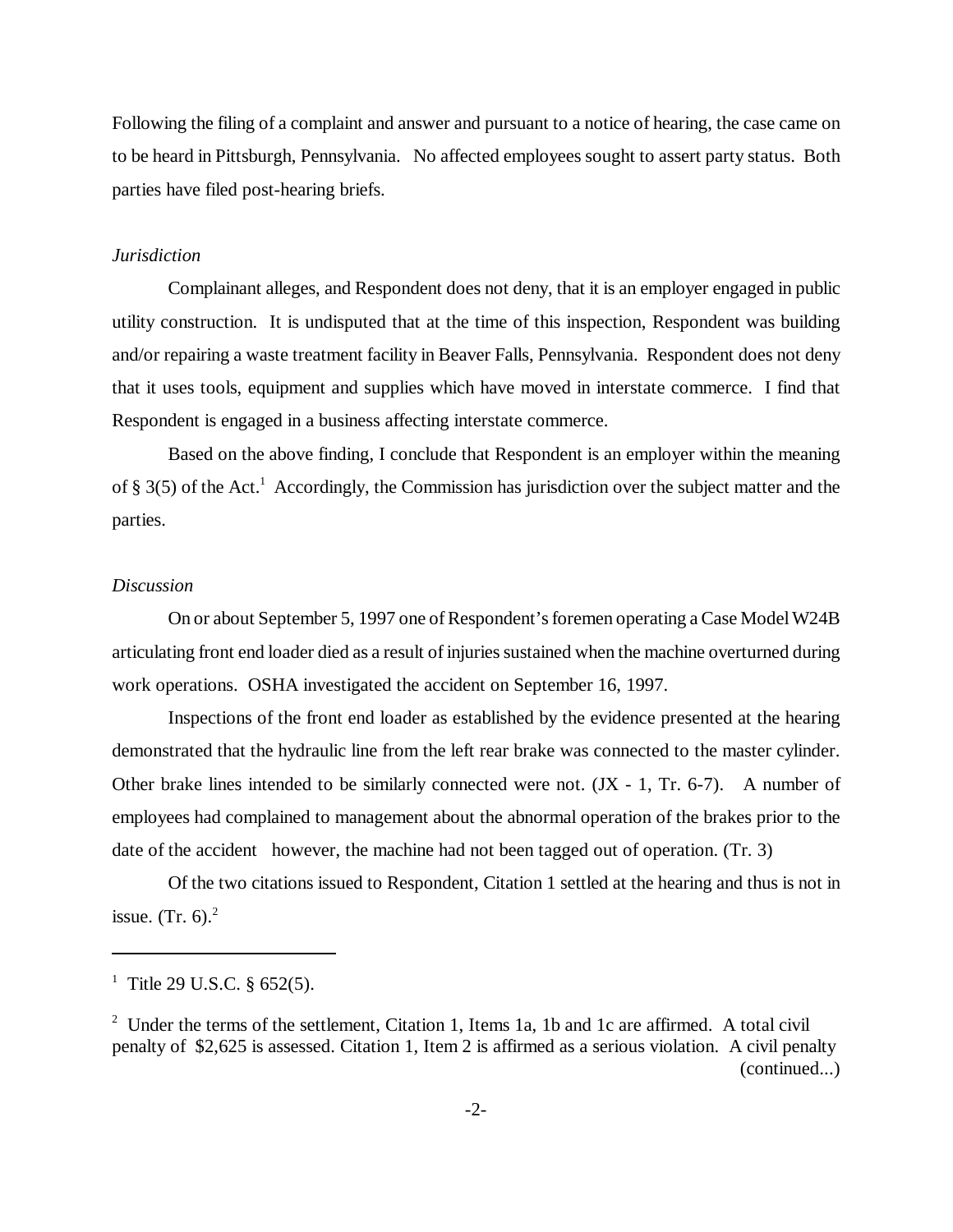As to Citation No. 2, to prove a violation, the Secretary must demonstrate by a preponderance of the evidence that (1) the cited standard applies, (2) the employer did not comply with the terms of the standard, (3) employees were exposed or had access to the hazard created by the non-compliance, and (4) the employer knew, or, with the exercise of reasonable diligence could have known, of the condition. *Astra Pharmaceutical Products, Inc.*, 9 BNA OSHC 2126, 2129 (No. 78-6247, 1981); *Dun-Par Engineered Form Co.*, 12 BNA OSHC 1949 (No. 79-2553), *rev'd & remanded on other grounds*, 843 F.2d 1135 (8th Cir. 1988), *decision on remand* 13 BNA OSHC 2147 (1989). The Secretary's failure to carry the burden of proof as to any one element of an alleged violation requires vacating that item.

Citation 2, Item 1a -  $1926.602(a)(4)$ .

Item 1a of Citation 2 alleged that;

...the brakes on the Case Model W24B front end loader, Serial number 9109287, were deficient in that the brake line to the left front was cut and crimped, the line to the left rear was present but disconnected and the right rear was missing entirely. The brakes were not capable of stopping and holding the front end loader.

The cited standard, 29 C.F.R. § 1926.602(a)(4), states, **in its entirety**;

*Brakes*. . All earthmoving equipment mentioned in this 1926.602(a) shall have a service braking system capable of stopping and holding the equipment fully loaded, **as specified in Society of Automotive Engineers SAE- J237, Loader Dozer-1971, J236, Graders-1971, and J319b, Scrapers-1971.** Brake systems for self-propelled rubber-tired off-highway equipment manufactured after January 1, 1972 **shall meet the applicable minimum performance criteria set forth in the following Society of Automotive Engineers Recommended Practices:**

 **Self-Propelled Scrapers....... SAE J319b-1971. Self-Propelled Graders........ SAE J236-1971. Trucks and Wagons............. SAE J166-1971. Front End Loaders and Dozers.. SAE J237-1971.**

(Emphasis added.)

 $2$ (...continued)

of \$3,675 (\$4,900 as proposed reduced by 25%) is assessed.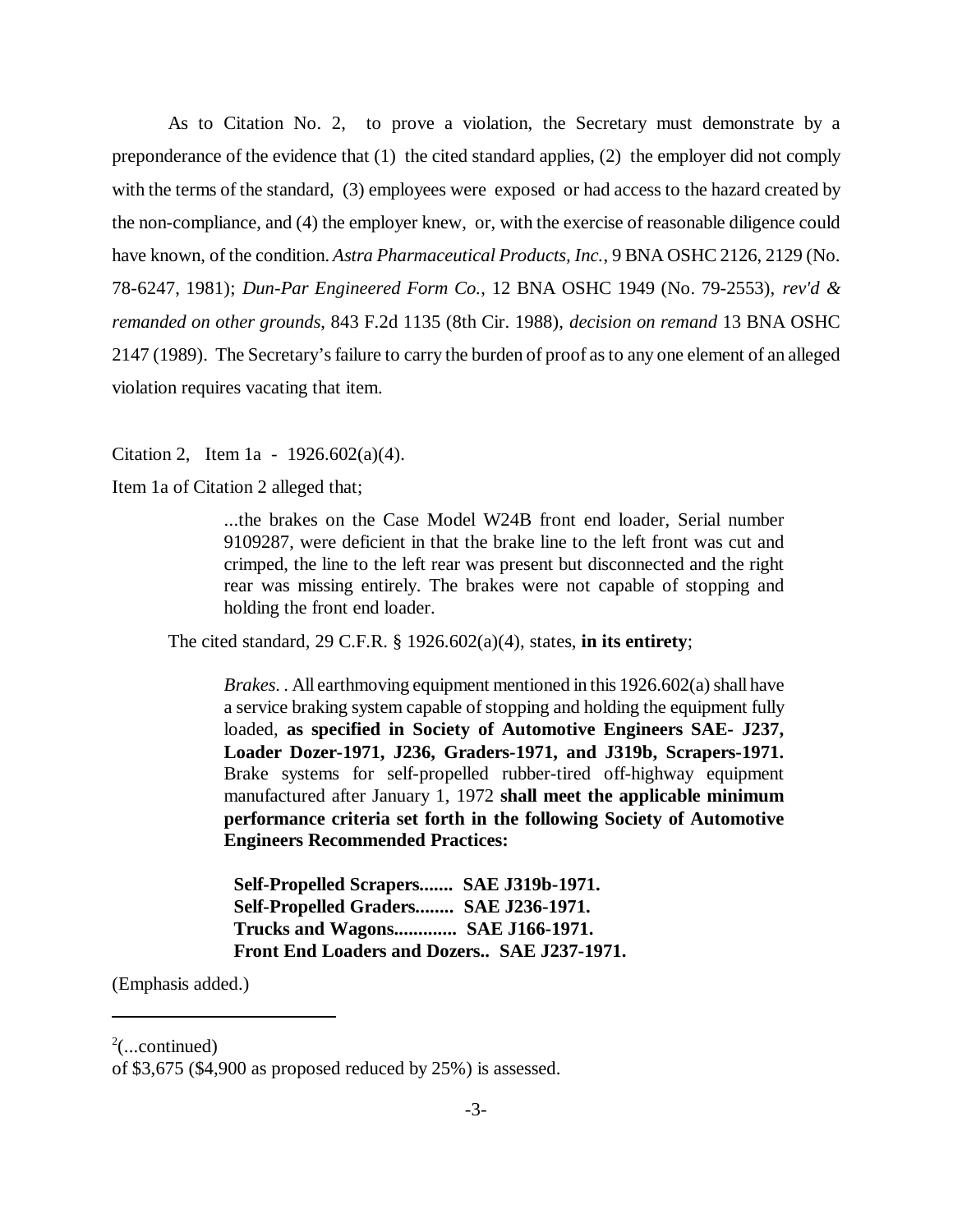The evidence demonstrates that the brakes were in such poor condition that stopping the machine when loaded required putting it into reverse gear and or lowering the bucket and scraping it along the ground. Some of the hydraulic brake lines were missing or crimped or cut. Everyone who drove or observed the machine in use recognized the faults with the brakes. At least one expert who examined the machine reached the conclusion that the loader was not capable of stopping and holding a load.

The standard promulgated and cited by the Secretary is clear and completely unambiguous. A violation of § 1926.602(a)(4) requires showing not only that the brake system on a covered machine renders the machine incapable of "stopping and holding the equipment fully loaded," but also that "stopping and holding" must be "as specified in" particular materials published by the Society of Automotive Engineers ("SAE"). The cited standard also requires that machines manufactured after January 1, 1972, apparently including the one in issue here, have brake systems which "shall meet the applicable minimum performance criteria set forth in the Society of Automotive Engineers Recommenced Practices" which are listed in the standard.

Years ago, in establishing the standard, the Secretary chose to incorporate definitions and tests established by the SAE. Now, in seeking to enforce the standard, she cannot simply ignore them. There is no need to engage in a full-blown pilpul to ascertain what is required by the standard. The unequivocal language of the OSHA standard mandates the use of SAE definitions or specifications as the criteria for "stopping and holding the equipment fully loaded." In the absence of any evidence on this record establishing what the SAE criteria are, there is no way to objectively and fairly determine whether there was non-compliance.

While it might be reasonable to assume that the condition of the brakes, which required a shift into reverse or lowering the bucket, or both, in order to stop, would most likely fail to meet any reasonable safety criteria, the Secretary cannot blithely ignore the standard as she herself wrote it. She cannot simply write out one of the criteria in the standard.<sup>3</sup> This is especially so in light of the

<sup>&</sup>lt;sup>3</sup> OSHA is apparently deliberately attempting to write out of the standard any reference to the SAE materials. The SAE criteria are conveniently omitted from quotations of the standard appearing in the Secretary's citation, complaint and even in her pre-trial statement and posthearing brief.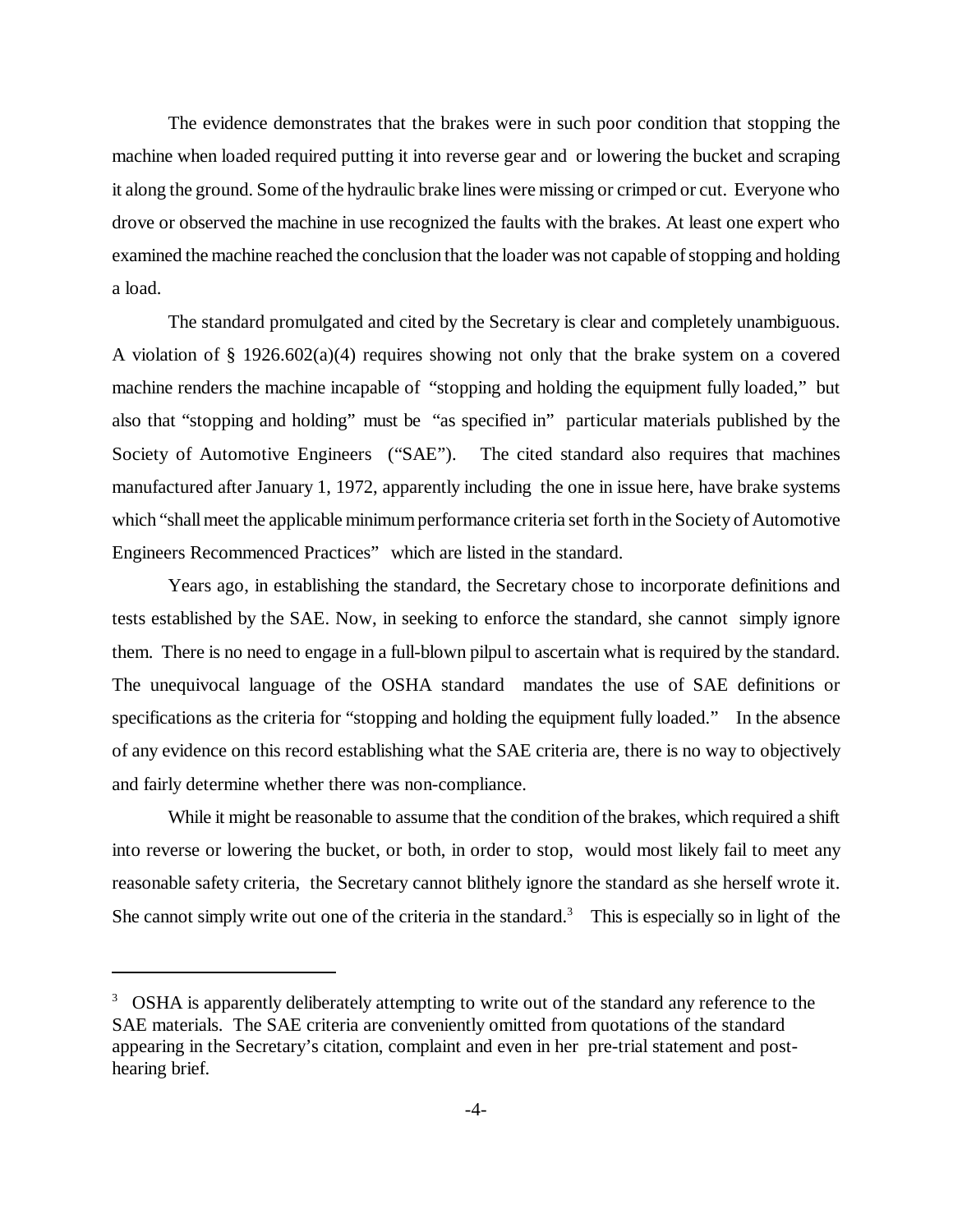Secretary's published interpretation letter of August 29, 1986, *Clarification of service braking system requirements for rubber-tire off-highway equipment*, which requires considerations of an SAE standard.

There is no evidence whatsoever on this record that the condition of the brakes was such that the cited machine lacked a "service braking system capable of stopping and holding the equipment fully loaded, **as specified in Society of Automotive Engineers SAE- J237, Loader Dozer-1971, J236, Graders-1971, and J319b, Scrapers-. 1971**" The Secretary has failed to prove an essential element of the alleged violation. This item is accordingly VACATED.<sup>4</sup>

### Citation 2, Item 1b - 19126.20(b)(3)

This item of Citation 2 alleged that;

[T]he Case Model W234B, Serial number 9109287 front end loader with deficient brakes was not tagged, locked or removed from service. Operating equipment with deficient brakes can lead to severe or fatal injury.

The cited standard states;

(b)(3) The use of any machinery, tool, material, or equipment which is not in compliance with any applicable requirement of this part is prohibited. Such machine, tool, material, or equipment shall either be identified as unsafe by tagging or locking the controls to render them inoperable or shall be physically removed from its place of operation.

There is no dispute that the front end loader was not tagged or locked out of service or that it was available for use and was, in fact used, while the brakes were inoperable. However, the clear and specific terms of the cited standard require tagging out, locking out or removing from service equipment that is shown to be "not in compliance with any applicable requirement of this part." The

<sup>4</sup> Judges Blythe and Sparks appear to have held otherwise in *Central Plains Contracting Co.,* No. 80-7081 (August 19, 1981), 1981 OSAHRC Lexis 159 (Judge Blythe); *The Great Lakes Construction Co.*, No. 85-0597 (April 15, 1986), 1986 OSAHRC Lexis 141, (Judge Sparks). With all due respect to these judges, I am of the opinion that the standard clearly requires comparison of the braking ability with the SAE standards. I also note that neither Judges' decision was reviewed by the Commission. Thus, they have no precedential value. *Leone Const.*, 3 BNA OSHC 1979 (No. 4090, 1976).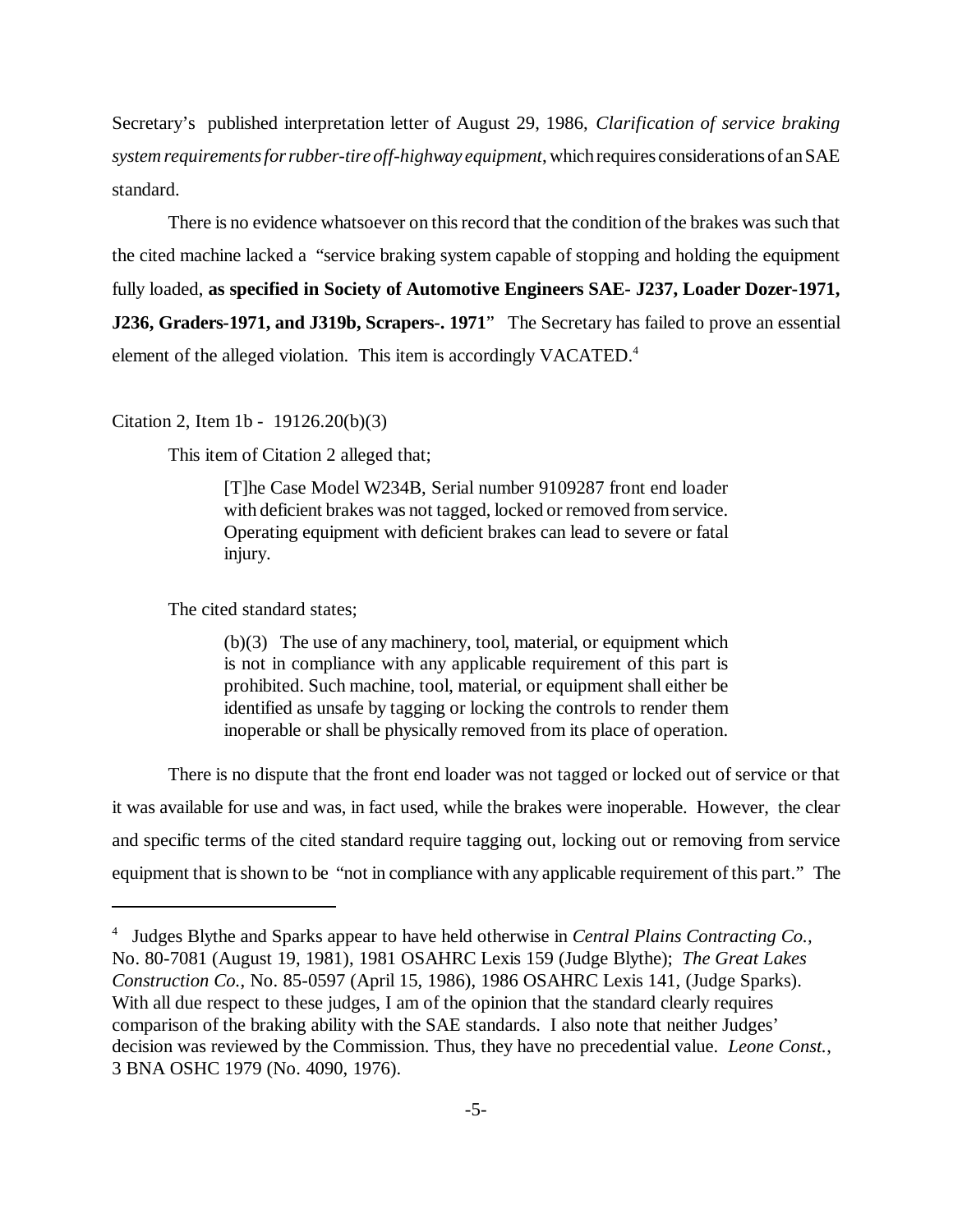Secretary has failed to show that the front end loader was not in compliance with another applicable requirement imposed by Part 1926.

The Secretary's post-hearing brief, on page 7, states summarily that "[t]he front end loader was not in compliance with Part 1926 of the Regulations." There is no narrative explanation of the Secretary's theory or rationale nor is there any overt statement as to what regulation within Part 1926 the Secretary is relying on as the necessary predicate for this alleged violation. The Secretary then provides 29 transcript references in support of her proposition. Twenty-eight of these references are to broad or general testimony that the loader had inoperable, ineffective or bad brakes, and there is only one reference to another regulation,  $1926.602(a)(4)$ . (Tr. 139, lines 3-5). Given the context of the case and the single transcript reference to another regulation, it would appear that the Secretary is attempting to argue that since the loader violated 1926.602(a)(4), it had to be tagged out, locked out or removed from service pursuant to 1926.20(b)(3). However, in view of my previous conclusion that a violation of  $1026.602(a)(4)$  has not been shown, there is no predicate for the alleged violation of 1926.30(b)(3). In the absence of a showing that the loader violated another requirement within Part 1926, the failure to tag out, lock out or remove the front end loader from service does not amount to a violation of 1926.20(b)(3). The Secretary has failed to establish the alleged violation. Accordingly, this item is VACATED.

Citation 1, Item 1c - Section  $5(a)(1)$ .

Section  $5(a)(1)$  of the Act, 29 U.S.C.  $654(a)(1)$ , provides;

Each employer --

(1) shall furnish to each of his employees employment and a place of employment which are free from recognized hazards that are causing or are likely to cause death or serious physical harm to his employees.

The citation alleges, that "[a]t the Beaver Falls....Project, the steering on the Case, Model W24B, Serial number 9109287 was deficient."

To establish a violation of  $\S$  5(a)(1) of the Act, the Secretary must prove that (1) a condition or activity in the employer's workplace presented a hazard to its employees, (2) either the cited employer or its industry recognized that the condition or activity was hazardous, (3) the hazard was causing or likely to cause death or serious physical harm , and (4) feasible means existed to eliminate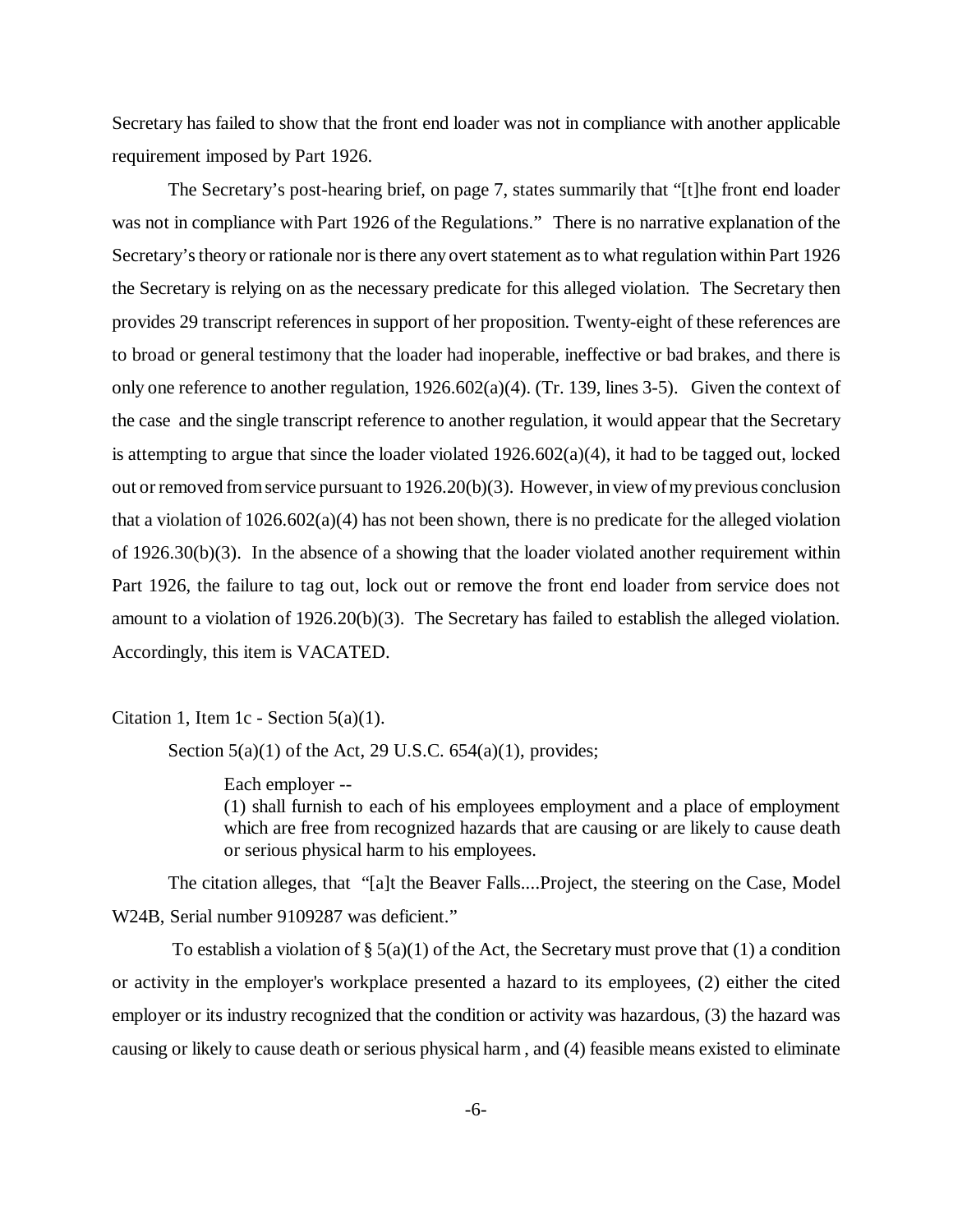or materially reduce the hazard. *Coleco Industries, Inc.*, 14 BNA OSHC 1961, 1963 (No. 84-546, 1991).

Apparently relying on Item 1a for finding against Respondent due to the inoperable brakes on the loader, this item alleges a violation of  $\S(5(a)(1))$  of the Act specifically and only for the hazard generated by the loader's deficient steering. Based upon employee testimony, there is no doubt that the loader steering was not operating properly. Employee after employee testified that it was very difficult to steer the loader (*e.g.,* Tr. 23, 29). Engineer Baumann, appearing as an expert witness, opined that the steering was defective. (Tr. 119-120). Engineer Kassakert, also an expert witness, considered the steering defect to be of such magnitude that the operator of the loader could not steer the machine. (Tr. 239-240)<sup>5</sup>. Based upon such evidence, I find that the defective steering on the loader created a hazard to employees. It is also reasonable to infer that defective steering on such a machine operating on a construction site gives rise to the possibility of serious injury or death, and I so find. That the employer had actual knowledge of the hazardous condition is clear from the fact that Mr. Ernest Klein operated the defective machine and acknowledged the existence of the steering problem to others (Tr. 55, 72, 90). In addition, the Secretary established that a feasible means of abatement existed, repair or replacement of the hydraulic pump or valves supplying pressure to the steering mechanism, through the direct testimony of the two experts as well as inferences drawn from their testimony. (Tr. 113, 236-37).

This record demonstrates all of the elements of the alleged violation of  $\S$  5(a)(1) of the Act. , Item 1c of Citation 1 is therefore AFFIRMED.

Citation 2, Item 2a - 1910.20(b)(4).<sup>6</sup>

<sup>&</sup>lt;sup>5</sup> The Secretary's post-hearing brief incorrectly identifies page 155 of the transcript as the source of this testimony. In fact, the testimony appears at pages 239 - 240 of the transcript. Perhaps more importantly, the Secretary's brief misquotes this testimony. The brief quotes the witness as concluding "[t]his hazard is likely to cause death or serious physical harm." The witness said no such thing. The sentence was apparently added by counsel. This is but one of numerous significant errors in the Secretary's brief.

<sup>&</sup>lt;sup>6</sup> The citation which initially alleged a violation of the standard at  $1910.20(b)(4)$ , was amended (continued...)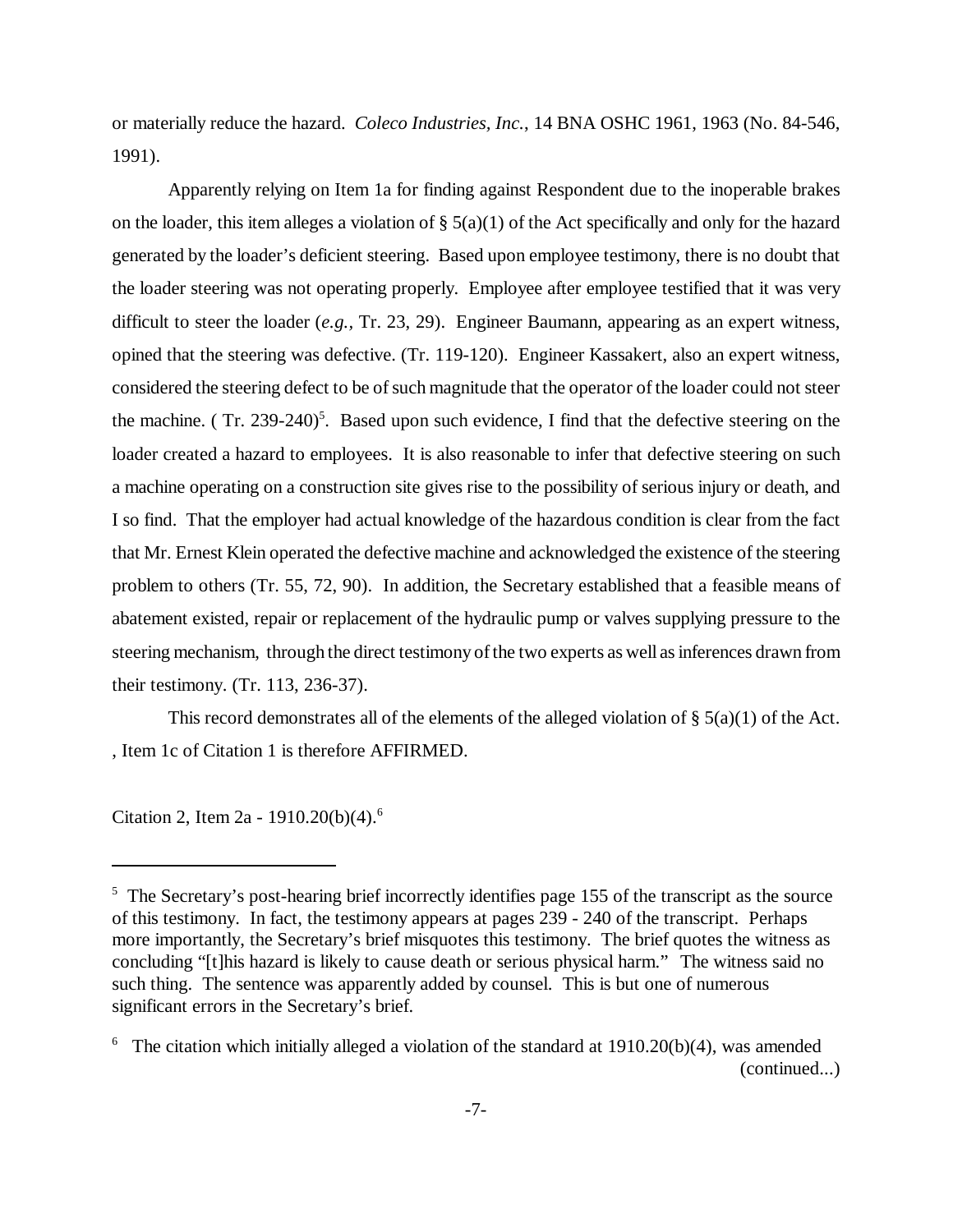The citation alleges that;

Laborers and Carpenters were permitted and encouraged to operate the Case, Model W24B, Serial number 9109287 front end loader and they were unqualified by training or experience to operate this machine.

The cited standard requires that "the employer shall permit only those employees qualified by training or experience to operate equipment and machinery."

As noted on page 11 of the Secretary's post-hearing brief, numerous employees testified without contradiction that they had operated the machine with little or no training or experience. Several of these informal operators were, in fact, urged to do so. (*e.g.*, Tr. 90). Allowing such employees to operate heavy equipment like the loader constitutes a violation of this standard. This item is consequently AFFIRMED.

Citation 2, Item 2b - 29 C.F.R. § 1926.21(b)(2).

The cited standard requires that;

each employer shall instruct each employee in the recognition and avoidance of unsafe conditions and the regulations applicable to his work environment to control or eliminate any hazards or other exposure to illness on injury.

The citation alleges that Respondent;

did not train employees in the recognition and avoidance of unsafe conditions as evidenced by permitting and encouraging untrained and inexperienced employees to operate the ... front end loader which had faulty brakes and steering. Absence of, or insufficient training could lead to severe injury or death.

The basis of this item is the OSHA CO's conclusion that;

that the employees were not instructed in the recognitions and avoidance of unsafe conditions, vis-a-vis they were instructed, they

 $6$ (...continued)

to identify the standard at 1926.20(b)(4). The amendment was granted inasmuch as it did not prejudice Respondent.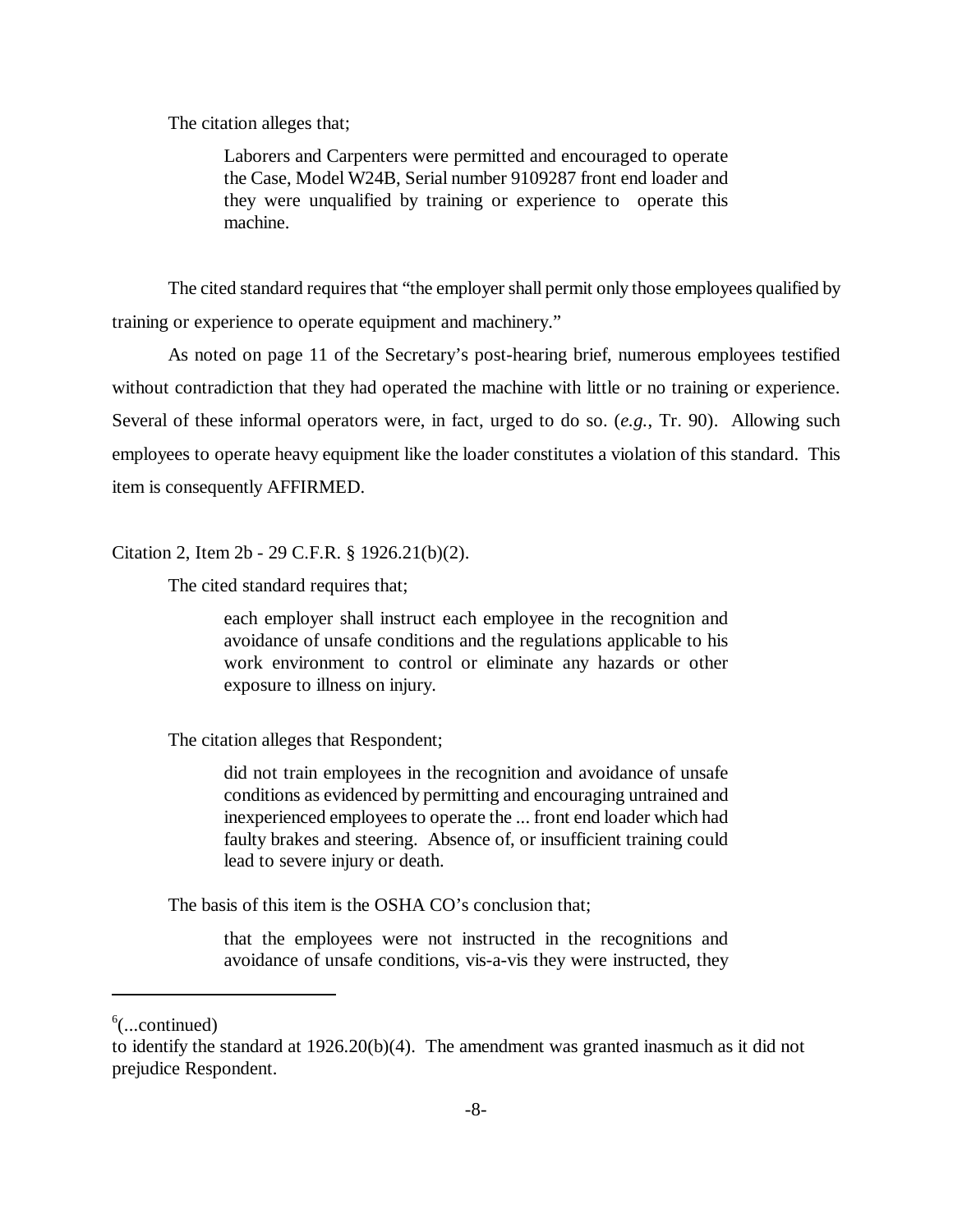were permitted and encouraged to operate an unsafe front end loader and a lot of other construction equipment that was on the site.<sup>7</sup>

(Tr. 149). This is the only argument in support of Item 2b made by the Secretary in her post-hearing brief . (Sec. Brief, p. 12). In sum, it is the Secretary's theory that the same activity, that is, allowing or encouraging untrained or under-trained employees to operate the front end loader, is both a violation in and of itself (Item 2a) and the sole evidence of another violation (Item 2b). Without any further rationale, Items 2a and 2b are redundant in that the same activity gave rise to both charges and both are abated by the same action. Moreover, there is positive evidence that at least some safety training or meetings took place. The record includes testimony from six employees regarding safety meetings, five stated that the meetings were weekly.<sup>8</sup>

For the above reasons, I conclude that the Secretary has failed to show by a preponderance of the reliable evidence on this record that Respondent violated the standard at 29 C.F.R. § 1926.21(b)(2). Accordingly, Item 2b is VACATED.

### *Willful*

Having affirmed the violations as alleged in Citation 2, Items 1c and 2a, I turn to whether the violations were willful.

A willful violation of the Act is one committed voluntarily with either an intentional disregard for the requirements of the Act or with plain indifference to employee safety. *A.C. Dellovade,Inc*., 13 BNA 0SHC 1019 (1987); *Asbestos Textile Co.*, 12 BNA OSHC 1062, 1063 (No. 79-3831, 1984). A willful violation is differentiated from a non-willful violation by a heightened awareness that

 $7$  The "lot" of other equipment described by the Compliance Officer consisted of one crane and one "bobcat." (Tr. 149). The Secretary points to no evidence that these pieces of equipment were owned or controlled by Respondent or that they were operated by Respondent's employees.

<sup>&</sup>lt;sup>8</sup> The CO expressed dissatisfaction with the nature and content of Respondent's safety meetings. He did not consider such shortcomings as evidence of this alleged violation, but, rather, relied upon it when asked about his basis for concluding that Item 2b was willful. (Tr. 149). The CO's second-hand descriptions of the regular safety meetings was somewhat inconsistent with the testimony of employees who attended those meetings. (Tr. 18, 45, 58 and 81.) The CO's testimony about the meetings was also less than illuminating, and, in the absence of more detailed evidence, does not fulfill the Secretary's burden of showing them to be so inadequate as to violate the requirements of  $1926.21(b)(2)$ .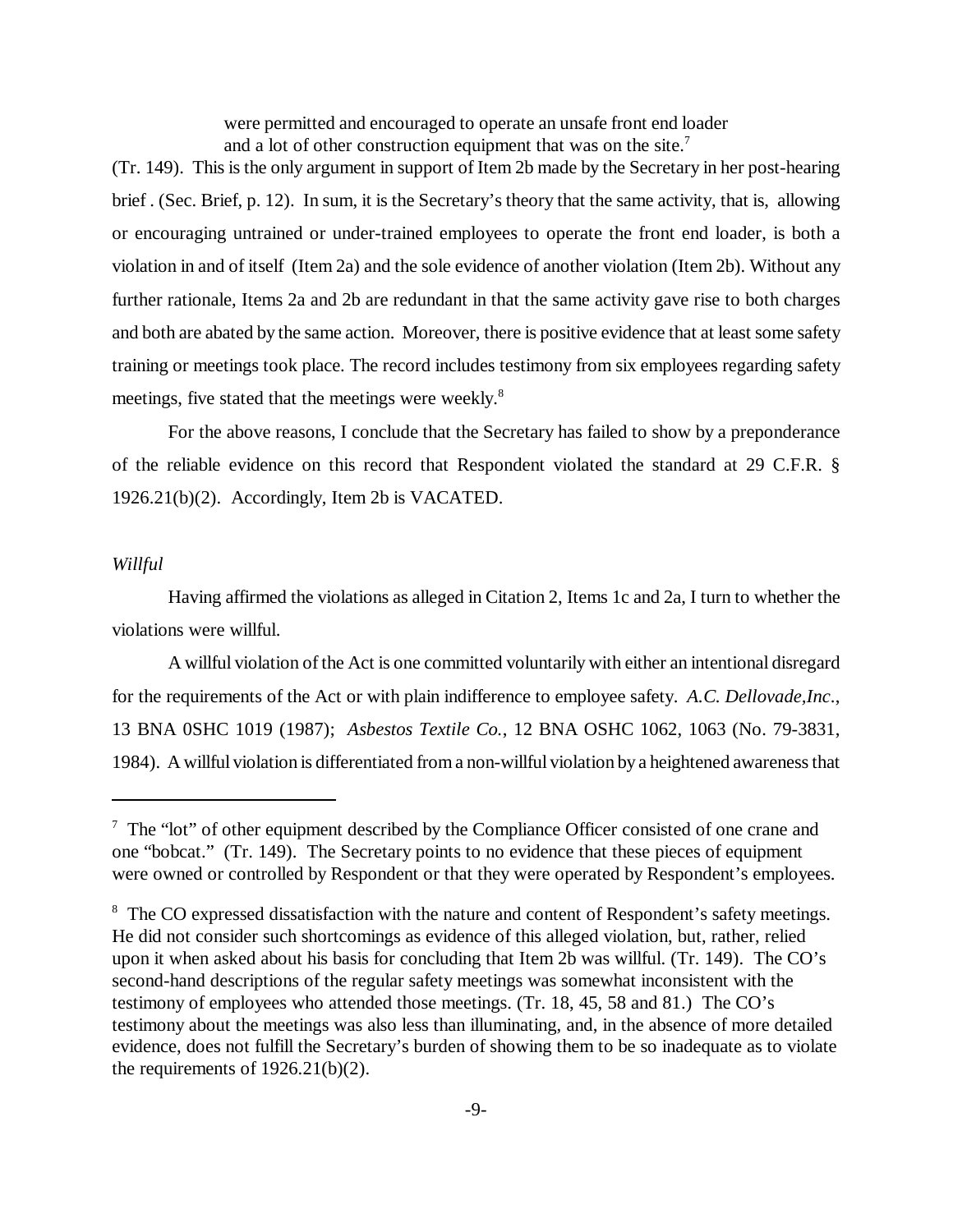can be considered a conscious disregard or plain indifference to the standard, *General Motors Corp., Electro-Motive Div*, 14 BNA OSHC 2064, 2068 (No. 82-630, 1991) (consolidated); *Williams Enterprises, Inc.*, 13 BNA 0SHC at 1256-57. The term "willful" describes misconduct that is more than negligent but less than malicious or committed with specific intent to violate the Act or a standard. *Georgia Electric Co.*, 595 F.2d 309, 318-319 (5th Cir. 1979); *Ensign - Bickford Co. v. 0OSHRC*, 717 F.2d 1419, 1422-23 (D.C. Cir. 1983).

The degree of disregard for employee safety by Mr. Ernest Klein goes far beyond mere "intentional." This record is replete with evidence of Mr Klein's awareness of the defects in the loader, its use by inexperienced employees and the very danger to which such use gave rise. Warned of the dangers of using the loader in its poor condition, Mr. Klein not only allowed its use, he also directed employees to use the machine and used it himself. One employee aptly depicted Mr. Klein's state of mind in testifying that;

> [It] seemed like Ernie really didn't care about it, you know, about the brakes. He just kind of blew you off. You know, just get the job done....

## (Tr. 20).

The Commission has held that a finding of willfulness is not justified where an employer has made a good faith effort to comply with the Act's requirements, even if the employer's efforts are not entirely effective or complete. *Atlantic Battery Co.,* 16 BNA OSHC 2131, 2139 (No. 90-1747, 1994). However, such is not the case here. Respondent's efforts to repair were incomplete, ineffective and bordered on the disingenuous. Under the applicable Commission standard, Respondent's repair activity was not made in good faith because its efforts were not reasonable under the circumstances. *Id.* Likewise, given the degree of problems with the loader, Respondent's repair activity was not reasonable. Klein knew the defects existed after the supposed repair. While several brake hydraulic lines were crimped or cut, replacement of only one was even attempted, and Klein was even informed that the "repairs" were incomplete. (Tr. 202-03). It is therefore concluded that Respondent's repair attempts were not reasonable under the circumstances and thus cannot rise to the level of a good faith, though ineffective, attempt to comply with the requirements of the Act.

 Finally, Ernest Klein's refusal to testify raises the inference that his testimony would be damaging to his case. At the hearing, after being sworn in as a witness, Mr. Klein declined to give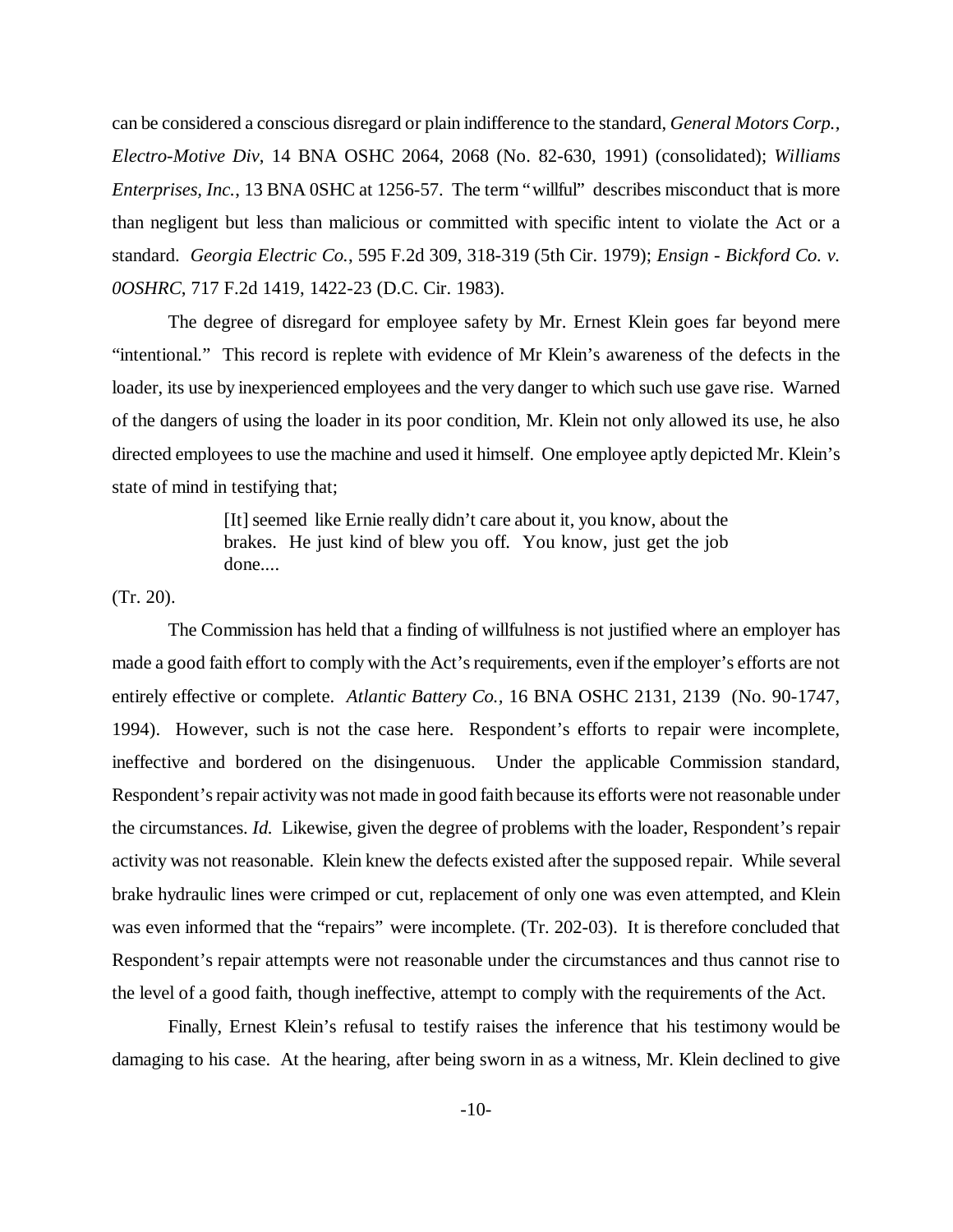any testimony on the grounds that his answers might tend to incriminate him and thus invoked his right under the Fifth Amendment. Invocation of one's right not to give self incriminating testimony in proceedings before the Commission does not preclude drawing adverse inferences based on the refusal to testify. *Woolston Construction Co., Inc.*, 15 BNA OSHC 1114, 1121 (No. 88-1877, 1991), *aff'd*, CA DC 91-1413, May 22, 1992, 15 BNA OSHC 1634. Such an inference is warranted in this case because it would be highly consistent with the other evidence of record and with Mr. Klein's demonstrated antipathy towards employee safety.

For the foregoing reasons, I conclude that the violations of 29 C.F.R. 1926.20(b)(4) and § 5(a)(1) of the Act, 29 U.S.C. 654(a)(1) are willful.

#### *Penalty Assessment*

 The Commission has often held that in determining appropriate penalties for violations, including those classified as willful, "due consideration" must be given to the four criteria under section 17(j) of the Act, 29 U.S.C. 666(j). Those factors include the size of the employer's business, gravity of the violation, good faith and prior history. While the Commission has noted that the gravity of the violation is generally "the primary element in the penalty assessment," it also recognizes that the factors "are not necessarily accorded equal weight." An administrative law judge is required "to state an adequate factual basis for his assessment of a penalty." *J.A. Jones Construction Co.,* 15 BNA OSHC 2201, 2214 (No. 87-2059, 1993). For the following reasons I find that a penalty of \$25,000 for each of the two willful violations is appropriate in this case.

The applicable penalty for a willful violation is an amount not to exceed \$70,000 for each violation. Act, § 17(a), 29 U.S.C. 666(a), as amended. Respondent's size is small, with some 32 employees at the time of the violations and the company apparently has a clear record of any prior violations. The gravity of the violations is not very high in that relatively few employees were exposed to the hazards and employee exposure was for rather short period time. However, the violative conditions had a high degree of likelihood of causing serious injury or death if an accident did occur. Further, Respondent's lack of good faith is evident and is far and away the most salient feature of any penalty consideration. It is clear that Respondent's willful actions exposed employees to serious physical harm or death. It is also clear that if there were degrees of willfulness, this would be of the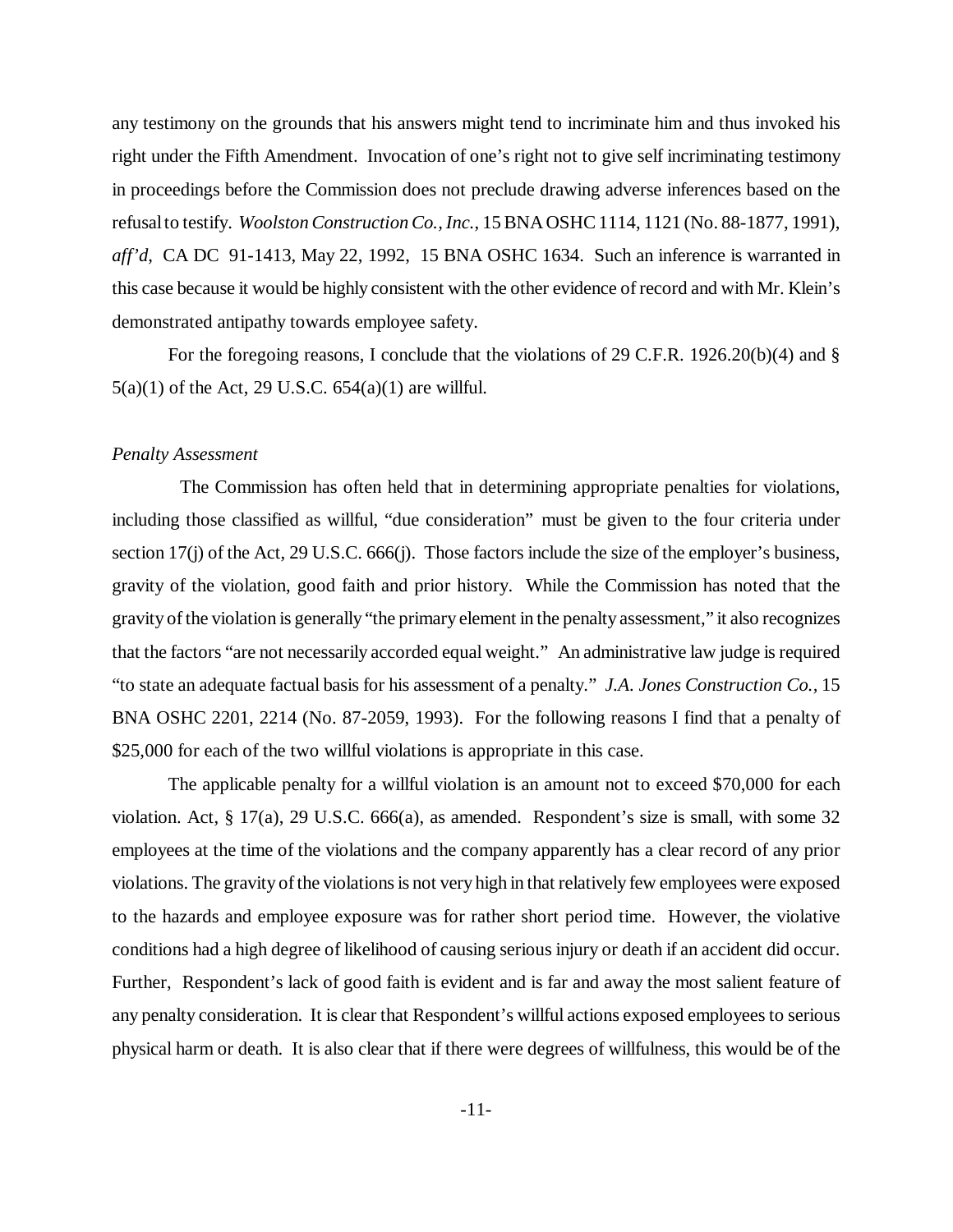highest order because true scienter is shown on this record. Quite blatantly, Respondent knowingly and intentionally put its employees in harms' way.

Based on the above, a civil penalty in the amount of \$50,000 is assessed.<sup>9</sup>

## *FINDINGS OF FACT*

All findings of fact necessary for a determination of all relevant issues have been made above. Fed. R. Civ. P. 52(a). All proposed findings of fact and conclusions of law inconsistent with this decision are hereby denied.

## *CONCLUSIONS OF LAW*

1. Respondent was, at all times pertinent hereto, an employer within the meaning of section 3(5) of the Occupational Safety and Health Act of 1970, 29 U. S. C. § § 651 - 678 (1970).

2. The Occupational Safety and Health Review Commission has jurisdiction over the parties and the subject matter.

3. Respondent was in violation of section  $5(a)(1)$  of the Act and of section  $5(a)(2)$  of the Act as alleged in Citation 2, Items 1c and 2a.

4. Each of the violations of the Act found above was willful.

5. Respondent was not in violation of section  $5(a)(2)$  of the Act as alleged in Citation 2, Items 1a, 1b, and 2b.

6. A total civil penalty of \$50,000 is appropriate for the willful violations of the Act.

<sup>&</sup>lt;sup>9</sup> Respondent's accountant testified regarding the financial condition of the company with Respondent maintaining that if the penalty as proposed were assessed Respondent would be unable to meet its financial obligations and unable to continue operations. While some dispute between the Secretary and Respondent exists as to the actuarial import of some of the accounting factors testified to by the accountant, the parties agree and understand that the financial condition of the employer is not one of the four factors the Commission is required to consider in arriving at an appropriate penalty.